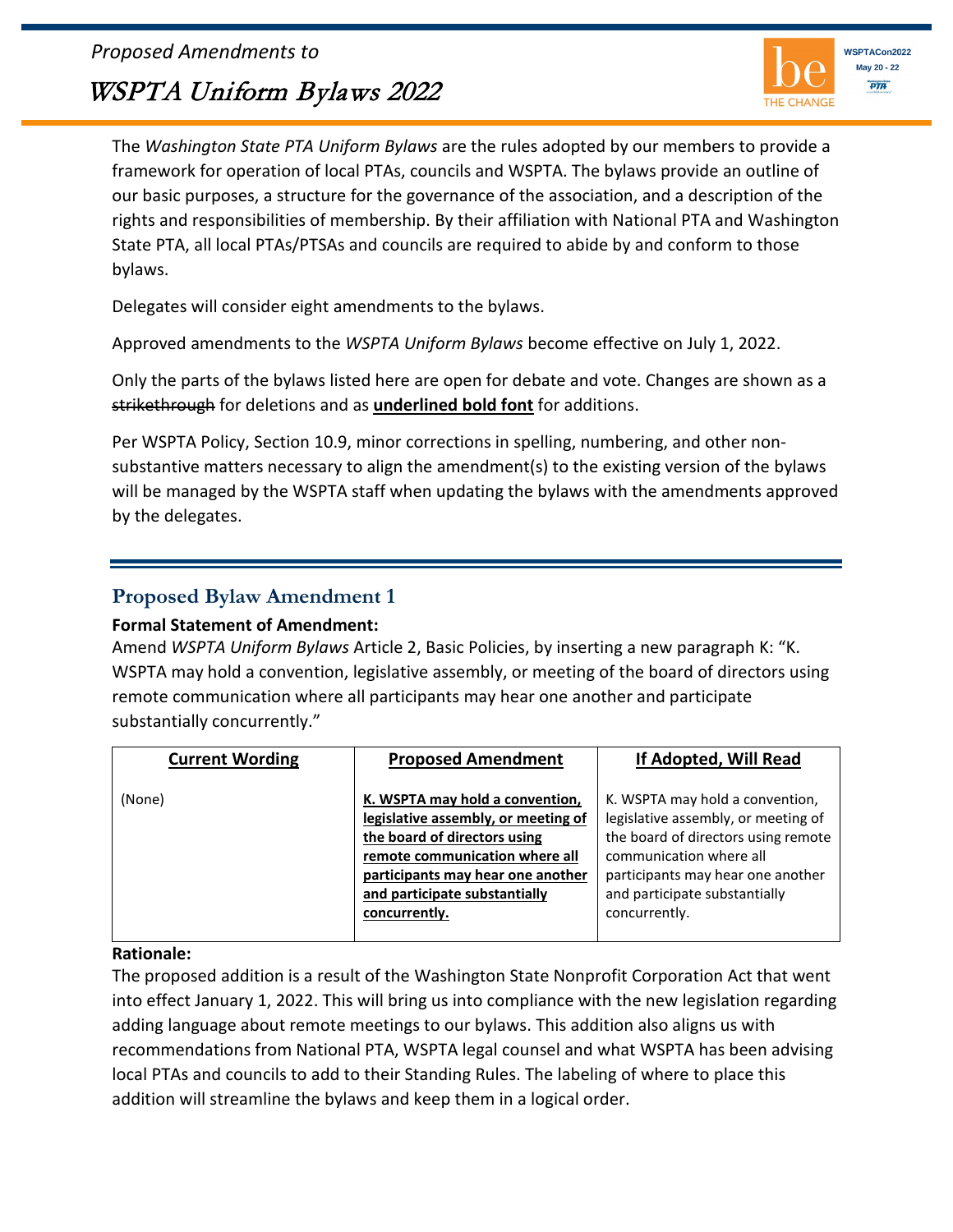# **Proposed Bylaw Amendment 2**

### **Formal Statement of Amendment:**

Amend *WSPTA Uniform Bylaws* Article 5, Local PTAs and Councils, Section 2, Basic policies – local PTA and council, by inserting a new paragraph H: "H. Each local PTA and council may hold membership and board of directors meetings using remote communication where all participants may hear one another and participate substantially concurrently."

| <b>Current Wording</b> | <b>Proposed Amendment</b>                                                                                                                                                                                              | If Adopted, Will Read                                                                                                                                                                                                  |
|------------------------|------------------------------------------------------------------------------------------------------------------------------------------------------------------------------------------------------------------------|------------------------------------------------------------------------------------------------------------------------------------------------------------------------------------------------------------------------|
| (None)                 | H. Each local PTA and council may<br>hold membership and board of<br>directors meetings using remote<br>communication where all<br>participants may hear one another<br>and participate substantially<br>concurrently. | H. Each local PTA and council may<br>hold membership and board of<br>directors meetings using remote<br>communication where all<br>participants may hear one another<br>and participate substantially<br>concurrently. |

### **Rationale:**

The proposed addition is a result of the Washington State Nonprofit Corporation Act that went into effect January 1, 2022. This will bring us in compliance with the new legislation regarding adding language about remote meetings to our bylaws. This addition also aligns us with recommendations from National PTA, WSPTA legal counsel and what WSPTA has been advising local PTAs and councils to add to their Standing Rules.

### **Proposed Bylaw Amendment 3**

### **Formal Statement of Amendment:**

Amend *WSPTA Uniform Bylaws* Article 9, WSPTA Legislative Assembly, Section 2, Voting delegates – legislative assembly, paragraph E, by adding "Invited guests and staff may also attend as prescribed in WSPTA Policy."

| <b>Current Wording</b>                                                                                    | <b>Proposed Amendment</b>                                                                                                                                                                  | If Adopted, Will Read                                                                                                                                                                      |
|-----------------------------------------------------------------------------------------------------------|--------------------------------------------------------------------------------------------------------------------------------------------------------------------------------------------|--------------------------------------------------------------------------------------------------------------------------------------------------------------------------------------------|
| E. Any member of a local PTA may<br>attend the legislative assembly<br>upon payment of registration fees. | E. Any member of a local PTA may<br>attend the legislative assembly<br>upon payment of registration fees.<br>Invited guests and staff may also<br>attend as prescribed in WSPTA<br>Policy. | E. Any member of a local PTA may<br>attend the legislative assembly<br>upon payment of registration fees.<br>Invited guests and staff may also<br>attend as prescribed in WSPTA<br>Policy. |

### **Rationale:**

This amendment was submitted in response to recurring questions about attendance at WSPTA Legislative Assembly. This will provide clear direction in the *Washington State PTA Uniform* 



Page  $|2|$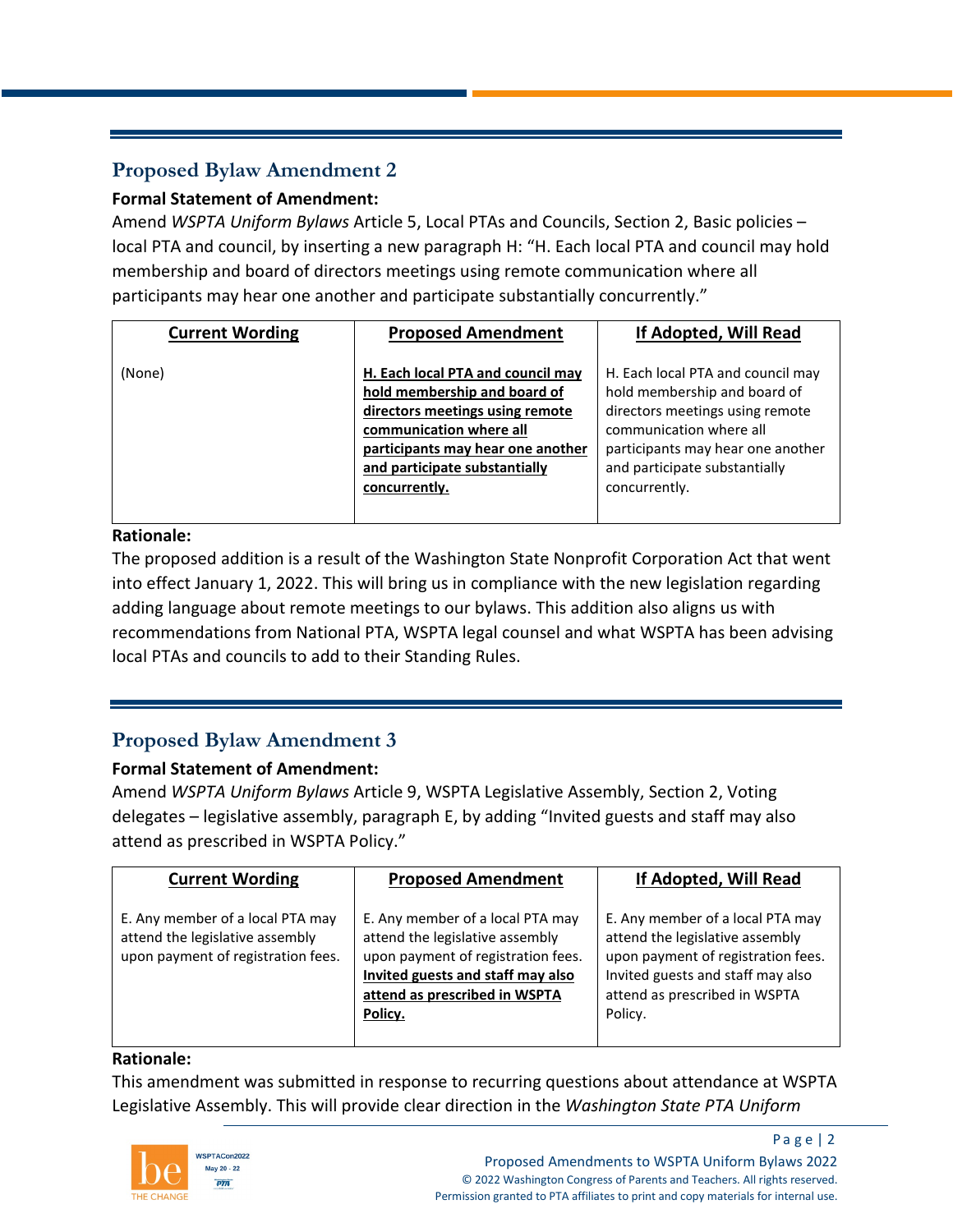*Bylaws* about member attendance as well as invited guests and staff. The language is careful to specify "invited" guests as the event is not a public event, but a member event. It also directs to more specific information in the Washington State PTA policies.

### **Proposed Bylaw Amendment 4**

### **Formal Statement of Amendment:**

Amend *WSPTA Uniform Bylaws* Article 10, WSPTA Convention, Section 2, Voting delegates – convention, paragraph E, by adding "Invited guests and staff may also attend as prescribed in WSPTA Policy."

| <b>Current Wording</b>                                                                          | <b>Proposed Amendment</b>                                                                                                                                                        | If Adopted, Will Read                                                                                                                                                            |
|-------------------------------------------------------------------------------------------------|----------------------------------------------------------------------------------------------------------------------------------------------------------------------------------|----------------------------------------------------------------------------------------------------------------------------------------------------------------------------------|
| E. Any member of a local PTA may<br>attend the convention upon<br>payment of registration fees. | E. Any member of a local PTA may<br>attend the convention upon<br>payment of registration fees.<br>Invited guests and staff may also<br>attend as prescribed in WSPTA<br>Policy. | E. Any member of a local PTA may<br>attend the convention upon<br>payment of registration fees.<br>Invited guests and staff may also<br>attend as prescribed in WSPTA<br>Policy. |

#### **Rationale:**

This amendment was submitted in response to recurring questions about attendance at WSPTA Convention. This will provide clear direction in the *Washington State PTA Uniform Bylaws* about member attendance as well as invited guests and staff. The language is careful to specify "invited" guests as the event is not a public event, but a member event. It also directs to more specific information in the Washington State PTA policies.

### **Proposed Bylaw Amendment 5**

### **Formal Statement of Amendment:**

Amend *WSPTA Uniform Bylaws* Article 7, Washington State PTA, Section 3, Officers and their election – WSPTA, by striking out paragraph C.

| <b>Current Wording</b>                                                                                                                                                                 | <b>Proposed Amendment</b>                                                                                                                                                              | If Adopted, Will Read |
|----------------------------------------------------------------------------------------------------------------------------------------------------------------------------------------|----------------------------------------------------------------------------------------------------------------------------------------------------------------------------------------|-----------------------|
| C. The area vice presidents shall<br>represent geographic areas<br>prescribed by WSPTA policy. All<br>WSPTA board of directors<br>members shall be elected by all<br>voting delegates. | C. The area vice presidents shall<br>represent geographic areas<br>prescribed by WSPTA policy. All<br>WSPTA board of directors<br>members shall be elected by all<br>voting delegates. | (None)                |

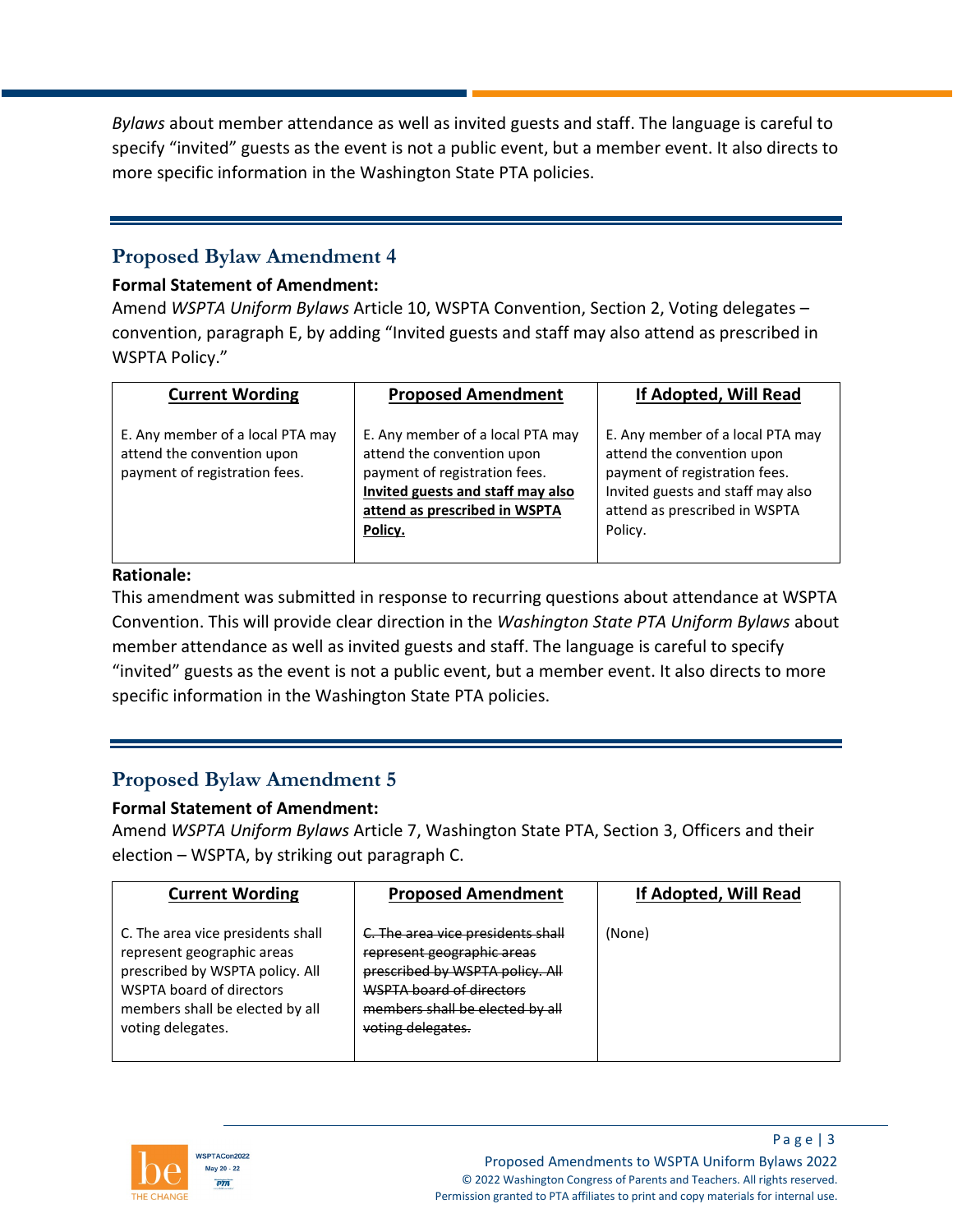#### **Rationale:**

This proposed amendment eliminates redundancies and streamlines the *WSPTA Uniform Bylaws*. Paragraph C of Article 7, Section 3, contains the same information in the same bylaws location in Article 7, Section 3, paragraphs A, B, and F3. Removing this and adjusting the lettering accomplishes this task of removing extraneous information.

### **Proposed Bylaw Amendment 6**

**Proposed bylaw amendment 6 is in two parts. Together, these parts form a complete proposal; a single vote will be taken on both parts as a whole. The rationale for both parts follows Amendment 6.2.** 

### **Proposed Bylaw Amendment 6.1**

#### **Formal Statement of Amendment:**

Amend *WSPTA Uniform Bylaws* Article 7, Washington State PTA, Section 6, Board of directors — WSPTA, Paragraph E, by striking out clause 7.

| <b>Current Wording</b>                                                                                                                                                                                                                                                                                                                                                                                                                                                                                                                          | <b>Proposed Amendment</b>                                                                                                                                                                                                                                                                                                                                                                                                                                                                                                                              | If Adopted, Will Read |
|-------------------------------------------------------------------------------------------------------------------------------------------------------------------------------------------------------------------------------------------------------------------------------------------------------------------------------------------------------------------------------------------------------------------------------------------------------------------------------------------------------------------------------------------------|--------------------------------------------------------------------------------------------------------------------------------------------------------------------------------------------------------------------------------------------------------------------------------------------------------------------------------------------------------------------------------------------------------------------------------------------------------------------------------------------------------------------------------------------------------|-----------------------|
| 7. In the event WSPTA's affiliation<br>with National PTA requires a<br>change for specific language in the<br>WSPTA Uniform Bylaws, or the<br>bylaws need to be updated to be in<br>compliance with state or federal<br>law, the WSPTA board of directors<br>shall have the authority to make<br>said changes prior to convention. If<br>changes of this nature occur, the<br>board shall inform the membership<br>within 30 days of said change(s).<br>The board shall report this<br>information to the membership at<br>the next convention. | 7. In the event WSPTA's affiliation<br>with National PTA requires a<br>change for specific language in the<br><b>WSPTA Uniform Bylaws, or the</b><br>bylaws need to be updated to be in<br>compliance with state or federal<br>law, the WSPTA board of directors<br>shall have the authority to make<br>said changes prior to convention. If<br>changes of this nature occur, the<br>board shall inform the membership<br>within 30 days of said change(s).<br>The board shall report this<br>information to the membership at<br>the next convention. | (None)                |
|                                                                                                                                                                                                                                                                                                                                                                                                                                                                                                                                                 |                                                                                                                                                                                                                                                                                                                                                                                                                                                                                                                                                        |                       |

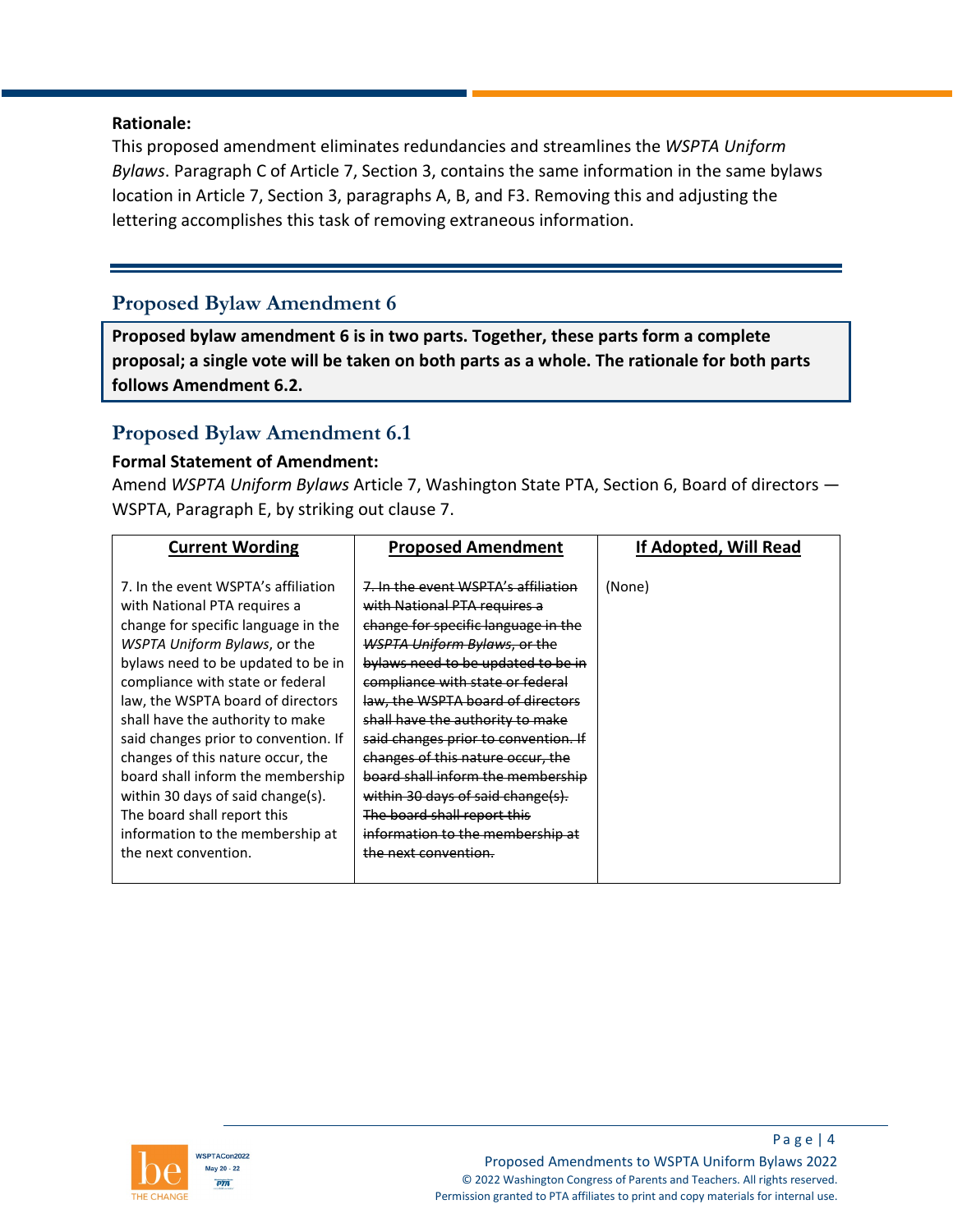### **Proposed Bylaw Amendment 6.2**

### **Formal Statement of Amendment:**

Amend *WSPTA Uniform Bylaws* Article 12, Amendments to the WSPTA Uniform Bylaws, by substituting with the following language:

### Article 12 Amendments to the WSPTA Uniform Bylaws

### Section 1 Amendments

These bylaws may be amended by a two-thirds vote at the WSPTA convention, provided that (a) the amendment has been approved by the WSPTA board of directors and (b) notice of the proposed amendment has been sent to each WSPTA member at least 30 days prior to the opening day of the WSPTA convention. An amendment adopted as provided in this section shall become effective on the next July 1 unless the amendment or a proviso specifies a different effective time.

### Section 2 Amendments necessary for compliance

In addition to the provisions in section 1, these bylaws may be amended by the WSPTA board of directors for the limited purpose of adopting a change that is required to comply with either applicable law or WSPTA's affiliation with National PTA. After adopting an amendment for this limited purpose, the board shall inform each WSPTA member within 30 days and shall report this information to the next convention. An amendment adopted as provided in this section shall become effective immediately unless the amendment or a proviso specifies a different effective time.

| <b>Current Wording</b>                                                                                                                                                                                                                                                                                            | <b>Proposed Amendment</b>                                                                                                                                                                                                                                                                                                                                                                | If Adopted, Will Read                                                                                                                                                                                                                                                                                                                                                                           |
|-------------------------------------------------------------------------------------------------------------------------------------------------------------------------------------------------------------------------------------------------------------------------------------------------------------------|------------------------------------------------------------------------------------------------------------------------------------------------------------------------------------------------------------------------------------------------------------------------------------------------------------------------------------------------------------------------------------------|-------------------------------------------------------------------------------------------------------------------------------------------------------------------------------------------------------------------------------------------------------------------------------------------------------------------------------------------------------------------------------------------------|
| Article 12 - Amendments to the<br>WSPTA Uniform Bylaws<br>Section 1 Amendments<br>These bylaws may be amended by<br>a two-thirds vote at the WSPTA<br>convention, provided the<br>amendments have been approved<br>by the WSPTA board of directors.<br>Notice of the proposed<br>amendments shall be sent to each | Article 12 - Amendments to the<br><b>WSPTA Uniform Bylaws</b><br>Section 1 Amendments<br>These bylaws may be amended by a<br>two-thirds vote at the WSPTA<br>convention, provided the amendments<br>have that (a) the amendment has been<br>approved by the WSPTA board of<br>directors. Notice and (b) notice of the<br>proposed amendments shall be<br>amendment has been sent to each | Article 12 - Amendments to the<br><b>WSPTA Uniform Bylaws</b><br>Section 1 Amendments<br>These bylaws may be amended by a<br>two-thirds vote at the WSPTA<br>convention, provided that (a) the<br>amendment has been approved by the<br>WSPTA board of directors and (b)<br>notice of the proposed amendment has<br>been sent to each WSPTA member at<br>least 30 days prior to the opening day |
| member of the WSPTA board of<br>directors, council presidents, and<br>local PTA presidents at least 30<br>days prior to the opening day of<br>the WSPTA convention.                                                                                                                                               | <b>WSPTA</b> member of the WSPTA board<br>of directors, council presidents, and<br>local PTA presidents at least 30 days<br>prior to the opening day of the WSPTA<br>convention. An amendment adopted<br>as provided in this section shall                                                                                                                                               | of the WSPTA convention. An<br>amendment adopted as provided in<br>this section shall become effective on<br>the next July 1 unless the amendment<br>or a proviso specifies a different<br>effective time.                                                                                                                                                                                      |
|                                                                                                                                                                                                                                                                                                                   | become effective on the next July 1                                                                                                                                                                                                                                                                                                                                                      |                                                                                                                                                                                                                                                                                                                                                                                                 |



Page  $| 5$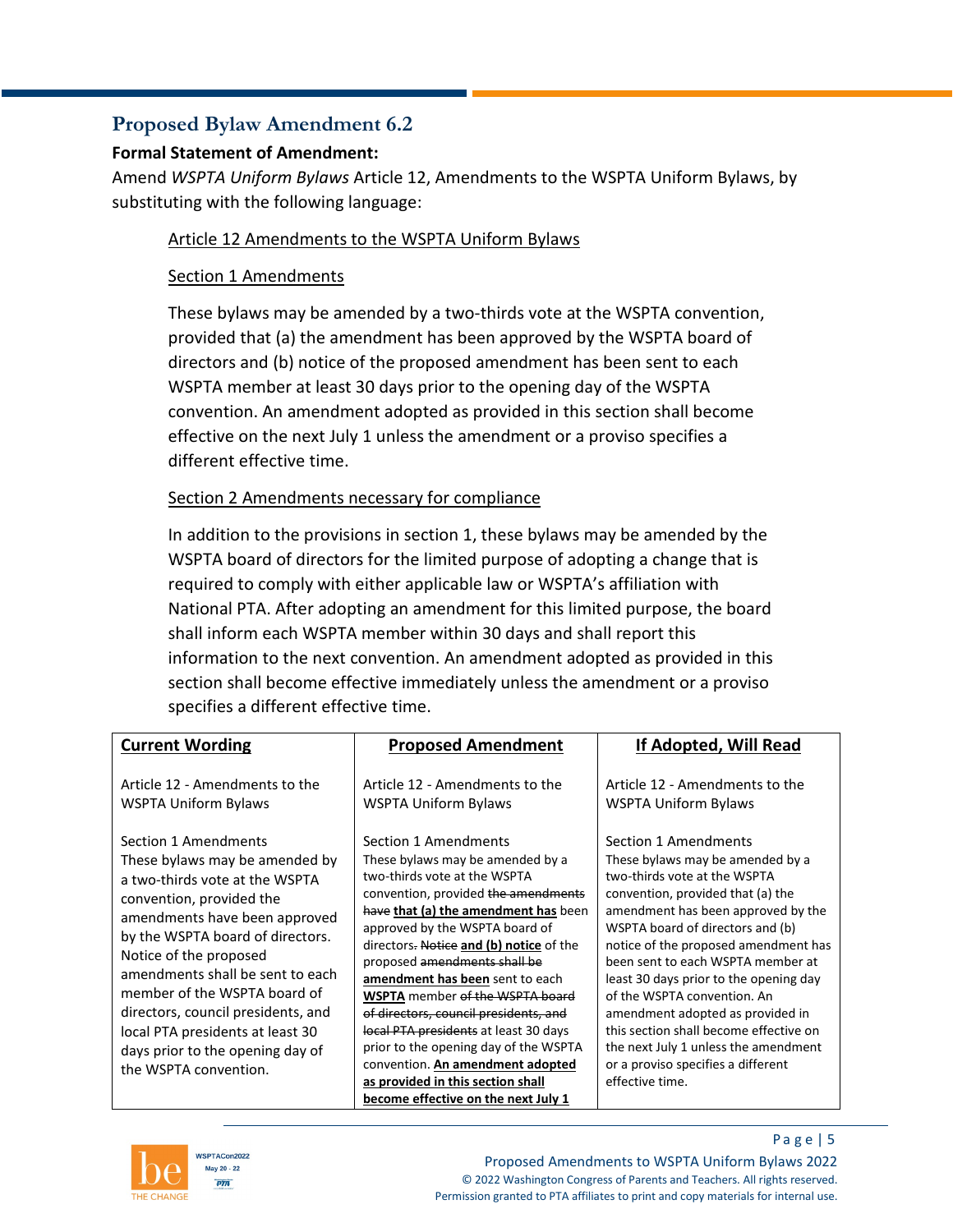| Section 2 Date amendments take    | unless the amendment or a proviso        | Section 2 Amendments necessary           |
|-----------------------------------|------------------------------------------|------------------------------------------|
| effect                            | specifies a different effective time.    | for compliance                           |
| Except as otherwise provided in   |                                          | In addition to the provisions in section |
| the amendment or a proviso        | Section 2 Date amendments take           | 1, these bylaws may be amended by        |
| thereto, amendments to these      | effect                                   | the WSPTA board of directors for the     |
| bylaws shall become effective on  | Except as otherwise provided in the      | limited purpose of adopting a change     |
| July 1 after the WSPTA convention | amendment or a proviso thereto,          | that is required to comply with either   |
|                                   | amendments to these bylaws shall         | applicable law or WSPTA's affiliation    |
| at which they were adopted.       | become effective on July 1 after the     | with National PTA. After adopting an     |
|                                   | WSPTA convention at which they were      | amendment for this limited purpose,      |
|                                   | adopted.                                 | the board shall inform each WSPTA        |
|                                   |                                          | member within 30 days and shall          |
|                                   | <b>Section 2 Amendments necessary</b>    | report this information to the next      |
|                                   | for compliance                           | convention. An amendment adopted as      |
|                                   | In addition to the provisions in section | provided in this section shall become    |
|                                   | 1, these bylaws may be amended by        | effective immediately unless the         |
|                                   | the WSPTA board of directors for the     | amendment or a proviso specifies a       |
|                                   | limited purpose of adopting a change     | different effective time.                |
|                                   | that is required to comply with either   |                                          |
|                                   | applicable law or WSPTA's affiliation    |                                          |
|                                   | with National PTA. After adopting an     |                                          |
|                                   | amendment for this limited purpose,      |                                          |
|                                   | the board shall inform each WSPTA        |                                          |
|                                   | member within 30 days and shall          |                                          |
|                                   | report this information to the next      |                                          |
|                                   | convention. An amendment adopted         |                                          |
|                                   | as provided in this section shall        |                                          |
|                                   | become effective immediately unless      |                                          |
|                                   | the amendment or a proviso specifies     |                                          |
|                                   | a different effective time.              |                                          |
|                                   |                                          |                                          |

### **Rationale:**

Both actions listed in proposed bylaw amendment 6 go together and are presented together. They cannot be separated or voted upon separately as individual amendments.

There are two reasons amendment 6 has been proposed:

- 1. In Article 7, Section 6, paragraph E7, members have given the WSPTA Board of Directors limited authority to amend the *WSPTA Uniform Bylaws* under certain conditions. Proposed bylaw amendment 6 moves that bylaw to the more logical location under Article 12, Section 2.
- 2. There is a new legal requirement that all WSPTA members be notified of proposed changes to bylaws. This requirement has been incorporated into the new Article 12, Section 1.

The net effect of proposed bylaw amendment 6 is to consolidate into Article 12 all the bylaws related to how the *WSPTA Uniform Bylaws* can be amended, by whom, and when amendments take effect.

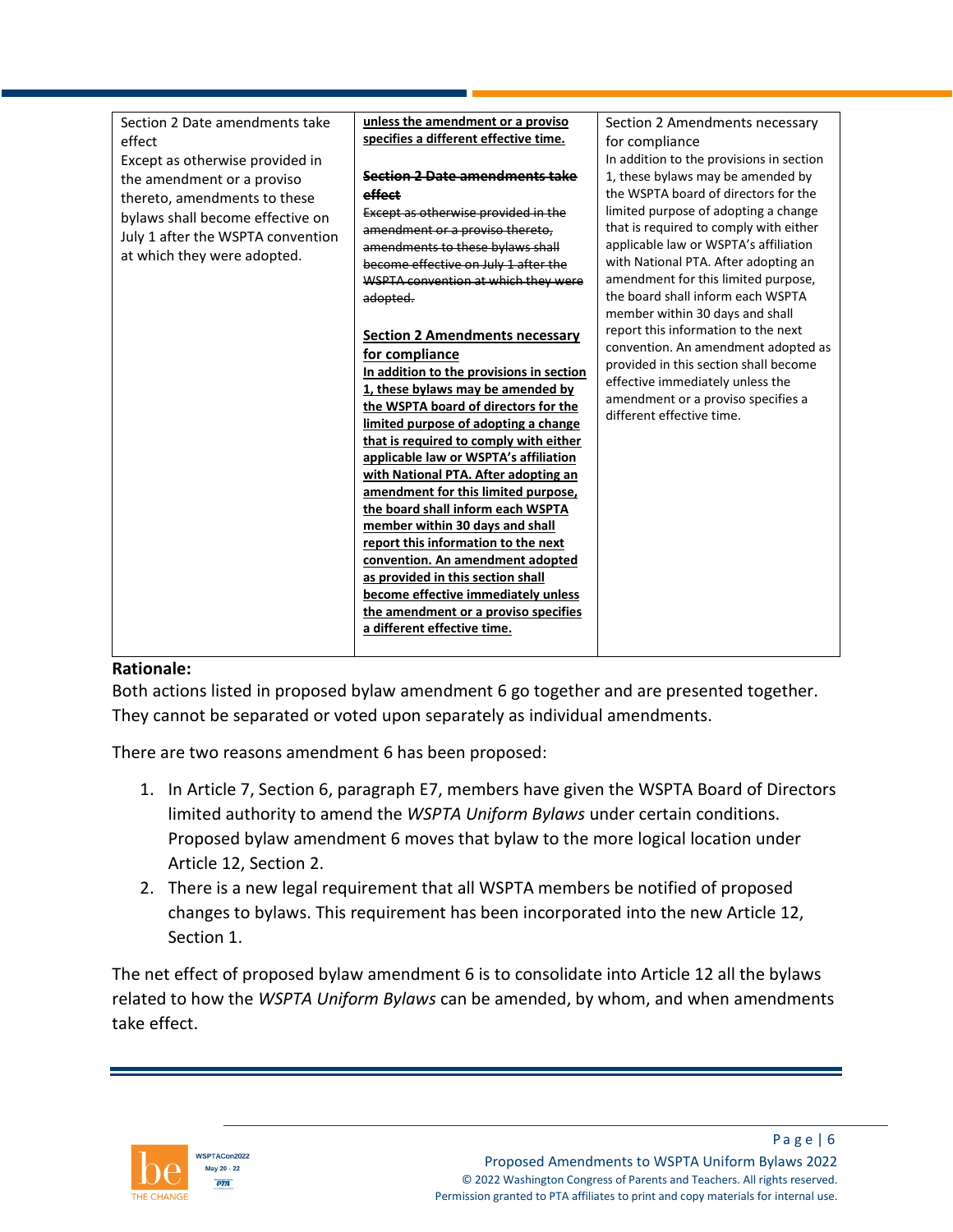### **Proposed Bylaw Amendment 7**

### **Formal Statement of Amendment:**

Amend *WSPTA Uniform Bylaws* Article 5, Local PTAs and Councils, Section 6, Officers and their election – local PTA and council, paragraph A, by striking out "Each local PTA and council shall have at least four elected officers: president, vice president, secretary, and treasurer" and inserting "The officers of a local PTA or council consist of a president, secretary, and treasurer."

| <b>Current Wording</b>                                                                                                                                                                                                   | <b>Proposed Amendment</b>                                                                                                                                                                                                                                                                                                  | If Adopted, Will Read                                                                                                                                                               |
|--------------------------------------------------------------------------------------------------------------------------------------------------------------------------------------------------------------------------|----------------------------------------------------------------------------------------------------------------------------------------------------------------------------------------------------------------------------------------------------------------------------------------------------------------------------|-------------------------------------------------------------------------------------------------------------------------------------------------------------------------------------|
| A. Fach local PTA and council shall<br>have at least four elected officers:<br>president, vice president,<br>secretary, and treasurer. Other<br>officers may be specified in the<br>local PTA or council standing rules. | A. The officers of a local PTA or<br>council consist of a president,<br>secretary, and treasurer. Each local<br>PTA and council shall have at least<br>four elected officers: president.<br>vice president, secretary, and<br>treasurer. Other officers may be<br>specified in the local PTA or council<br>standing rules. | A. The officers of a local PTA or<br>council consist of a president,<br>secretary, and treasurer. Other<br>officers may be specified in the<br>local PTA or council standing rules. |

### **Rationale:**

The revision of the Nonprofit Corporation Act that went into effect January 1, 2022, contains new language in RCW 24.03A.585 (1) in which the office of Vice President is not required by the state of Washington. Removing the requirement for local PTAs and councils to have a Vice President aligns the *WSPTA Uniform Bylaws* with current law and may help PTAs that struggle to find four officers. Local PTAs and councils may choose to continue to require more elected officers in their Standing Rules.

### **Proposed Bylaw Amendment 8**

**Proposed bylaw amendment 8 is in 11 parts. Together, these parts form a complete proposal; a single vote will be taken on all of the parts as a whole. The rationale for the entire amendment follows Amendment 8.11.**

# **Proposed Bylaw Amendment 8.1**

### **Formal Statement of Amendment:**

Amend *WSPTA Uniform Bylaws* Article 4, Membership and Dues, Section 2, Membership – WSPTA by substituting "Each member of a local PTA is also a member of WSPTA" with "A member of WSPTA is either a full member or a supporting member."

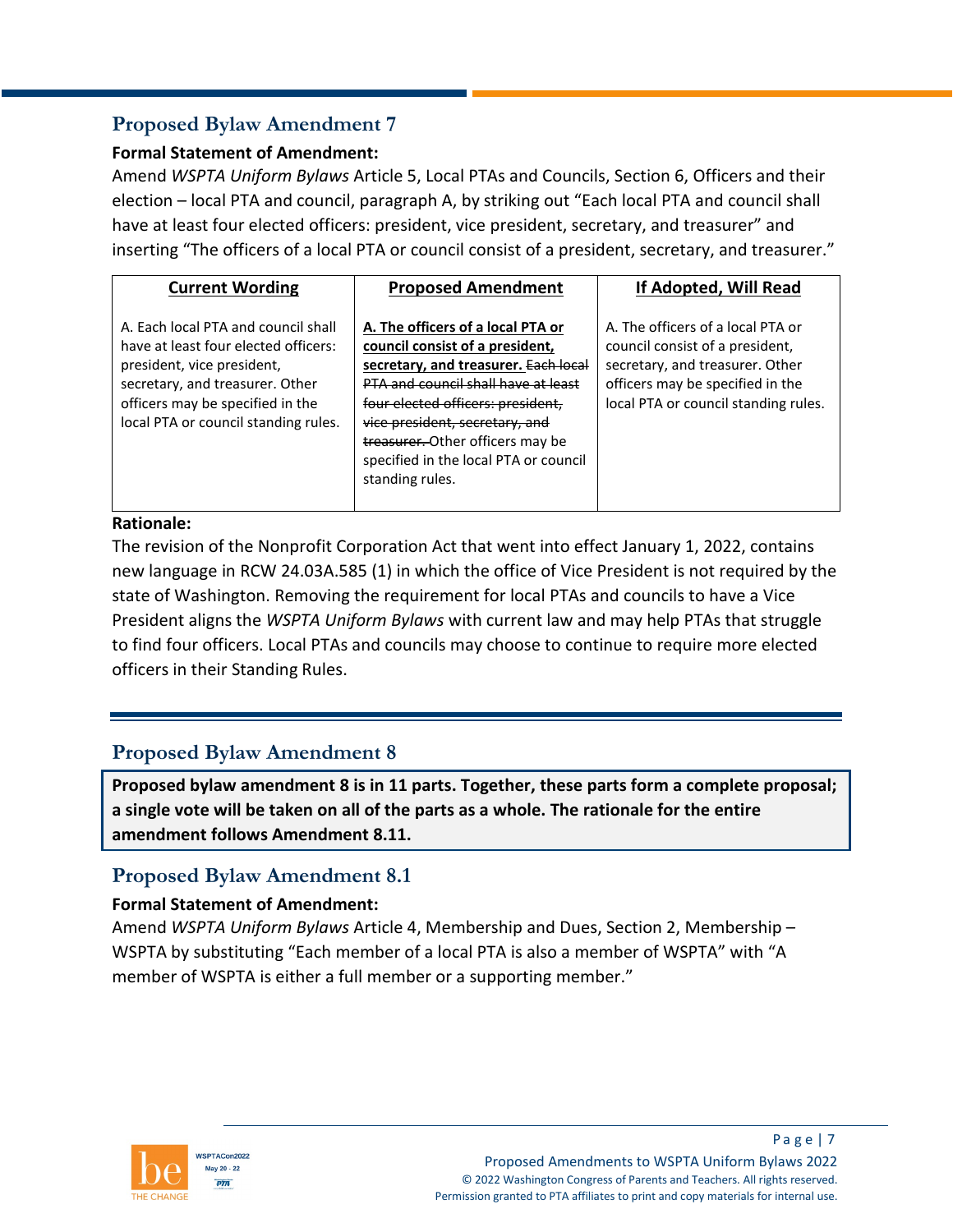| <b>Current Wording</b>                                   | <b>Proposed Amendment</b>                                                                                                               | If Adopted, Will Read                                                |
|----------------------------------------------------------|-----------------------------------------------------------------------------------------------------------------------------------------|----------------------------------------------------------------------|
| Section 2 Membership - WSPTA                             | Section 2 Membership - WSPTA                                                                                                            | Section 2 Membership - WSPTA                                         |
| Each member of a local PTA is also<br>a member of WSPTA. | <b>Each member of a local PTA is also</b><br>a member of WSPTA. A member of<br>WSPTA is either a full member or a<br>supporting member. | A member of WSPTA is either a full<br>member or a supporting member. |

# **Proposed Bylaw Amendment 8.2**

### **Formal Statement of Amendment:**

Amend *WSPTA Uniform Bylaws* Article 4, Membership and Dues, by inserting a new Section 3, as follows:

Section 3: Full membership — WSPTA

Each member of a local PTA is also a full member of WSPTA.

| <b>Current Wording</b> | <b>Proposed Amendment</b>                                     | If Adopted, Will Read                                         |
|------------------------|---------------------------------------------------------------|---------------------------------------------------------------|
| (None)                 | Section 3 Full membership -<br><b>WSPTA</b>                   | Section 3 Full membership -<br><b>WSPTA</b>                   |
|                        | Each member of a local PTA is also<br>a full member of WSPTA. | Each member of a local PTA is also<br>a full member of WSPTA. |

### **Proposed Bylaw Amendment 8.3**

### **Formal Statement of Amendment:**

Amend *WSPTA Uniform Bylaws* Article 4, Membership and Dues, by inserting a new Section 4, as follows:

Section 4: Supporting membership — WSPTA

An individual who supports the purposes and basic policies of the National PTA and WSPTA may be a supporting member of WSPTA by paying dues directly to WSPTA. A supporting member has none of the rights of membership except as specified in these bylaws and may receive other benefits as prescribed by WSPTA policy. A supporting member may become a full member of WSPTA by additionally joining a local PTA.

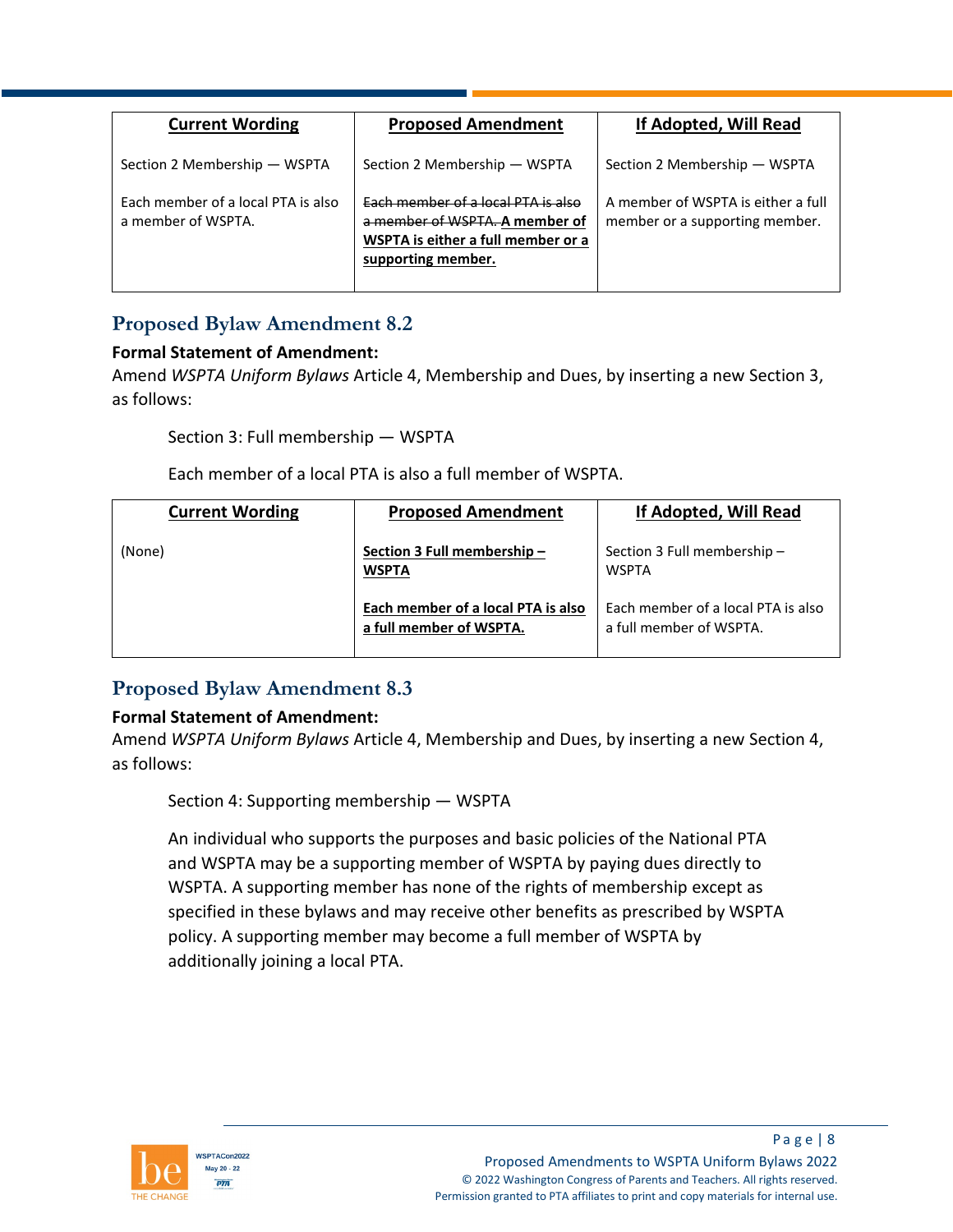| <b>Current Wording</b> | <b>Proposed Amendment</b>              | If Adopted, Will Read              |
|------------------------|----------------------------------------|------------------------------------|
|                        |                                        |                                    |
|                        |                                        |                                    |
| (None)                 | <b>Section 4 Supporting membership</b> | Section 4 Supporting membership    |
|                        | – WSPTA                                | – WSPTA                            |
|                        |                                        |                                    |
|                        | An individual who supports the         | An individual who supports the     |
|                        | purposes and basic policies of the     | purposes and basic policies of the |
|                        | National PTA and WSPTA may be a        | National PTA and WSPTA may be a    |
|                        | supporting member of WSPTA by          | supporting member of WSPTA by      |
|                        | paying dues directly to WSPTA. A       | paying dues directly to WSPTA. A   |
|                        | supporting member has none of          | supporting member has none of      |
|                        | the rights of membership except        | the rights of membership except as |
|                        | as specified in these bylaws and       | specified in these bylaws and may  |
|                        | may receive other benefits as          | receive other benefits as          |
|                        | prescribed by WSPTA policy. A          | prescribed by WSPTA policy. A      |
|                        | supporting member may become           | supporting member may become a     |
|                        | a full member of WSPTA by              | full member of WSPTA by            |
|                        | additionally joining a local PTA.      | additionally joining a local PTA.  |
|                        |                                        |                                    |
|                        |                                        |                                    |

### **Proposed Bylaw Amendment 8.4\***

#### **Formal Statement of Amendment:**

Amend *WSPTA Uniform Bylaws* Article 4, Membership and Dues, Section 4 Dues, by adding a new paragraph as follows:

Each supporting member of WSPTA shall pay annual dues directly to WSPTA. The amount of dues shall be determined by the WSPTA board of directors and shall include the amount payable to the National PTA as determined by the National PTA.

| <b>Current Wording</b>              | <b>Proposed Amendment</b>           | If Adopted, Will Read               |
|-------------------------------------|-------------------------------------|-------------------------------------|
|                                     |                                     |                                     |
| Section 4 Dues                      | Section 4 Dues                      | Section 4 Dues                      |
| Each local PTA shall pay annual     | Each local PTA shall pay annual     | Each local PTA shall pay annual     |
| dues reflecting the number of their | dues reflecting the number of their | dues reflecting the number of their |
| registered memberships. The         | registered memberships. The         | registered memberships. The         |
| amount of dues shall include the    | amount of dues shall include the    | amount of dues shall include the    |
| portion payable to the National     | portion payable to the National     | portion payable to the National     |
| PTA as determined by the National   | PTA as determined by the National   | PTA as determined by the National   |
| PTA and the portion payable to      | PTA and the portion payable to      | PTA and the portion payable to      |
| WSPTA as recommended by the         | WSPTA as recommended by the         | WSPTA as recommended by the         |
| WSPTA board of directors and        | WSPTA board of directors and        | WSPTA board of directors and        |
| approved by a two-thirds vote of    | approved by a two-thirds vote of    | approved by a two-thirds vote of    |
| the voting delegates at the WSPTA   | the voting delegates at the WSPTA   | the voting delegates at the WSPTA   |
| convention. The WSPTA and           | convention. The WSPTA and           | convention. The WSPTA and           |
| National PTA portions of any dues   | National PTA portions of any dues   | National PTA portions of any dues   |
| collected shall be submitted to the | collected shall be submitted to the | collected shall be submitted to the |
| WSPTA. Each local PTA shall pay     | WSPTA. Each local PTA shall pay     | WSPTA. Each local PTA shall pay     |
| annual dues reflecting the number   | annual dues reflecting the number   | annual dues reflecting the number   |
| of their registered memberships in  | of their registered memberships in  | of their registered memberships in  |



P a g e | 9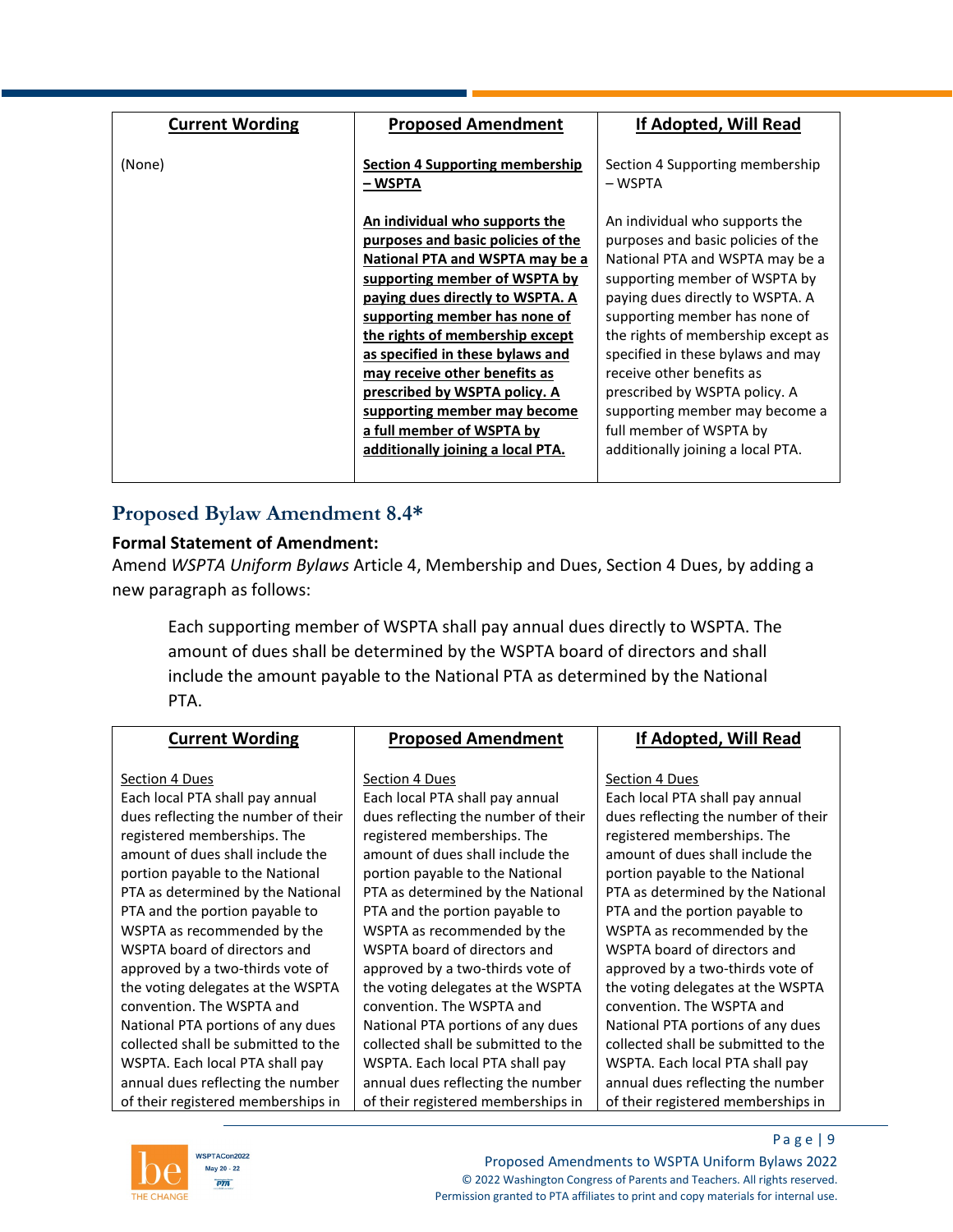| accordance with state and federal<br>nonprofit laws and regulations and | accordance with state and federal<br>nonprofit laws and regulations and | accordance with state and federal<br>nonprofit laws and regulations and |
|-------------------------------------------------------------------------|-------------------------------------------------------------------------|-------------------------------------------------------------------------|
| WSPTA policy.                                                           | WSPTA policy.                                                           | WSPTA policy.                                                           |
|                                                                         |                                                                         |                                                                         |
|                                                                         | Each supporting member of                                               | Each supporting member of WSPTA                                         |
|                                                                         | <b>WSPTA shall pay annual dues</b>                                      | shall pay annual dues directly to                                       |
|                                                                         | directly to WSPTA. The amount of                                        | WSPTA. The amount of dues shall                                         |
|                                                                         | dues shall be determined by the                                         | be determined by the WSPTA                                              |
|                                                                         | <b>WSPTA board of directors and</b>                                     | board of directors and shall include                                    |
|                                                                         | shall include the amount payable                                        | the amount payable to the                                               |
|                                                                         | to the National PTA as determined                                       | National PTA as determined by the                                       |
|                                                                         | by the National PTA.                                                    | National PTA.                                                           |
|                                                                         |                                                                         |                                                                         |

*\*The WSPTA board of directors has set the total dues for supporting members at \$25 if proposed bylaw amendment 8 is adopted.*

# **Proposed Bylaw Amendment 8.5**

### **Formal Statement of Amendment:**

Amend *WSPTA Uniform Bylaws* Article 7, Washington State PTA, Section 2, Nominating committee – WSPTA, paragraph B, by striking out "shall have been PTA members" and inserting "shall be full members of WSPTA and shall have been full members".

| <b>Current Wording</b>                                                                                                                                                                                                                 | <b>Proposed Amendment</b>                                                                                                                                                                                                                                                                                    | If Adopted, Will Read                                                                                                                                                                                                                                                         |
|----------------------------------------------------------------------------------------------------------------------------------------------------------------------------------------------------------------------------------------|--------------------------------------------------------------------------------------------------------------------------------------------------------------------------------------------------------------------------------------------------------------------------------------------------------------|-------------------------------------------------------------------------------------------------------------------------------------------------------------------------------------------------------------------------------------------------------------------------------|
| B. The members of the WSPTA<br>nominating committee shall have<br>been PTA members for at least 30<br>days preceding their election. A<br>member may not serve more than<br>one consecutive term on the<br>WSPTA nominating committee. | B. The members of the WSPTA<br>nominating committee shall have<br>been PTA members shall be full<br>members of WSPTA and shall have<br>been full members for at least 30<br>days preceding their election. A<br>member may not serve more than<br>one consecutive term on the<br>WSPTA nominating committee. | B. The members of the WSPTA<br>nominating committee shall be full<br>members of WSPTA and shall have<br>been full members for at least 30<br>days preceding their election. A<br>member may not serve more than<br>one consecutive term on the<br>WSPTA nominating committee. |

# **Proposed Bylaw Amendment 8.6**

### **Formal Statement of Amendment:**

Amend *WSPTA Uniform Bylaws* Article 7, Washington State PTA, Section 2, Nominating committee – WSPTA, paragraph D, by inserting "full" before "member".

| <b>Current Wording</b>            | <b>Proposed Amendment</b>         | If Adopted, Will Read              |
|-----------------------------------|-----------------------------------|------------------------------------|
| D. After the WSPTA nominating     | D. After the WSPTA nominating     | D. After the WSPTA nominating      |
| committee's list of candidates is | committee's list of candidates is | committee's list of candidates is  |
| reported to the membership, any   | reported to the membership, any   | reported to the membership, any    |
| member may declare himself or     | full member may declare himself   | full member may declare himself or |
| herself a candidate for WSPTA     | or herself a candidate for WSPTA  | herself a candidate for WSPTA      |
| office. A self-declaration of     | office. A self-declaration of     | office. A self-declaration of      |
| candidacy shall be submitted no   | candidacy shall be submitted no   | candidacy shall be submitted no    |



P a g e | 10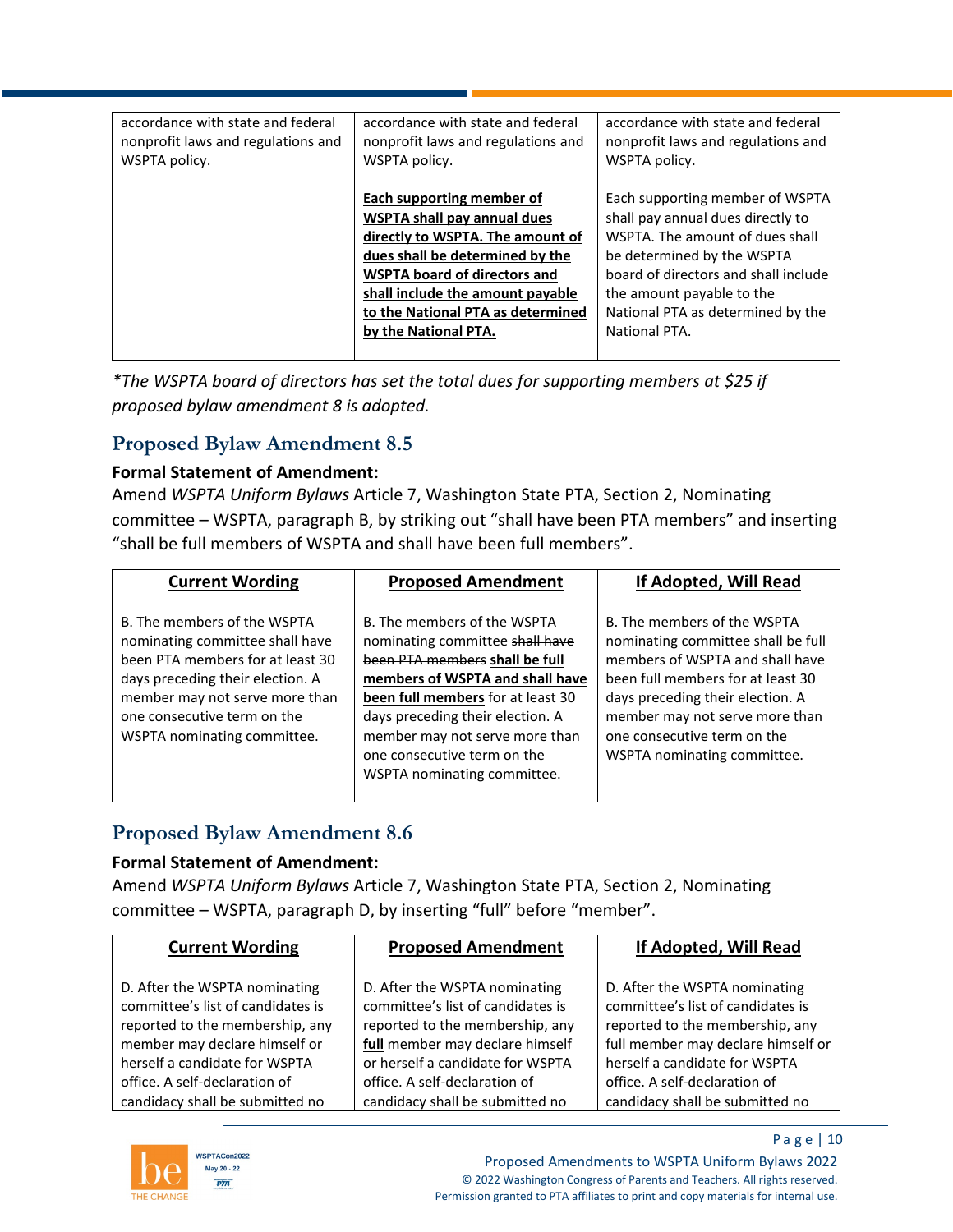| later than the deadline specified in | later than the deadline specified in | later than the deadline specified in |
|--------------------------------------|--------------------------------------|--------------------------------------|
| policy, and this deadline must be at | policy, and this deadline must be at | policy, and this deadline must be at |
| least fifteen days after the WSPTA   | least fifteen days after the WSPTA   | least fifteen days after the WSPTA   |
| nominating committee has             | nominating committee has             | nominating committee has             |
| published its list of candidates to  | published its list of candidates to  | published its list of candidates to  |
| the membership.                      | the membership.                      | the membership.                      |
|                                      |                                      |                                      |

# **Proposed Bylaw Amendment 8.7**

#### **Formal Statement of Amendment:**

Amend *WSPTA Uniform Bylaws* Article 7, Washington State PTA, Section 4, Duties of officers – WSPTA, paragraph A, President, clause 6, by inserting "full" before "members".

| <b>Current Wording</b>          | <b>Proposed Amendment</b>       | If Adopted, Will Read           |
|---------------------------------|---------------------------------|---------------------------------|
| A. PRESIDENT                    | A. PRESIDENT                    | A. PRESIDENT                    |
| The WSPTA president shall:      | The WSPTA president shall:      | The WSPTA president shall:      |
|                                 | $\cdots$                        |                                 |
| 6. Appoint members to represent | 6. Appoint full members to      | 6. Appoint full members to      |
| WSPTA as delegates at National  | represent WSPTA as delegates at | represent WSPTA as delegates at |
| PTA events.                     | National PTA events.            | National PTA events.            |

# **Proposed Bylaw Amendment 8.8**

### **Formal Statement of Amendment:**

Amend *WSPTA Uniform Bylaws* Article 9, WSPTA Legislative Assembly, Section 2, Voting delegates – legislative assembly, paragraph E, by striking out "a local PTA" and inserting "WSPTA".

| <b>Current Wording</b>                                                                                    | <b>Proposed Amendment</b>                                                                                                 | If Adopted, Will Read                                                                               |
|-----------------------------------------------------------------------------------------------------------|---------------------------------------------------------------------------------------------------------------------------|-----------------------------------------------------------------------------------------------------|
| E. Any member of a local PTA may<br>attend the legislative assembly<br>upon payment of registration fees. | E. Any member of a local PTA<br><b>WSPTA</b> may attend the legislative<br>assembly upon payment of<br>registration fees. | E. Any member of WSPTA may<br>attend the legislative assembly<br>upon payment of registration fees. |

# **Proposed Bylaw Amendment 8.9**

### **Formal Statement of Amendment:**

Amend *WSPTA Uniform Bylaws* Article 9, WSPTA Legislative Assembly, Section 5, Legislative issues, legislative positions, legislative principles, and resolutions – legislative assembly, paragraph A, by striking out "PTA" and inserting "full".

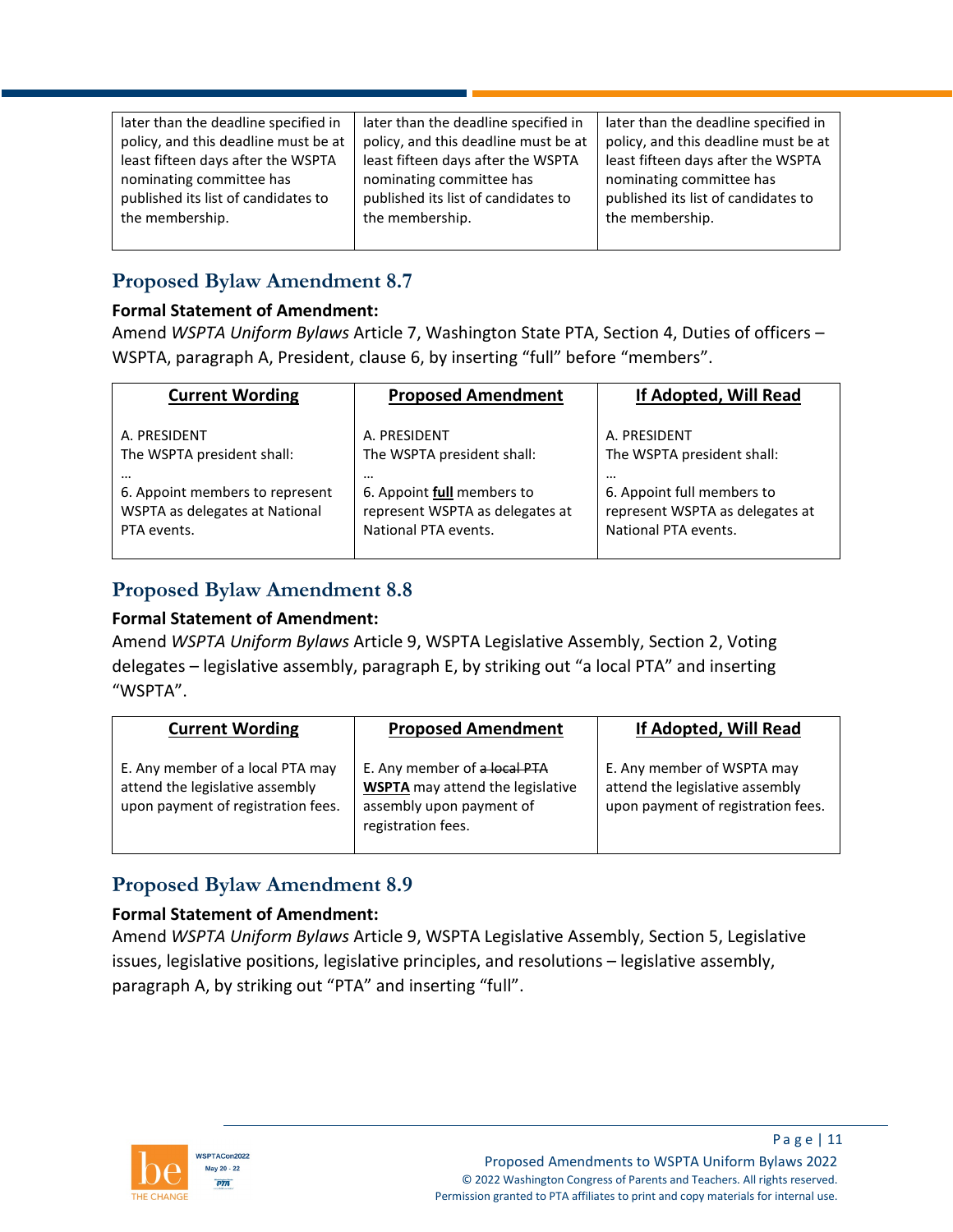| A. New and amended legislative<br>A. New and amended legislative<br>A. New and amended legislative<br>issues, legislative principles, and<br>issues, legislative principles, and<br>issues, legislative principles, and                                                                                                                                                                                                                                                                                                                                                                                                                                                                                                                                                                                                                                                                                                                                                                                                                                                                                                                                                 |  |
|-------------------------------------------------------------------------------------------------------------------------------------------------------------------------------------------------------------------------------------------------------------------------------------------------------------------------------------------------------------------------------------------------------------------------------------------------------------------------------------------------------------------------------------------------------------------------------------------------------------------------------------------------------------------------------------------------------------------------------------------------------------------------------------------------------------------------------------------------------------------------------------------------------------------------------------------------------------------------------------------------------------------------------------------------------------------------------------------------------------------------------------------------------------------------|--|
| resolutions submitted by PTA<br>resolutions submitted by PTA full<br>resolutions submitted by full<br>members, local PTAs or councils in<br>members, local PTAs or councils in<br>members, local PTAs or councils in<br>good standing, or WSPTA<br>good standing, or WSPTA<br>good standing, or WSPTA<br>committees, may be considered<br>committees, may be considered<br>committees, may be considered<br>only if they meet the criteria<br>only if they meet the criteria<br>only if they meet the criteria<br>prescribed by WSPTA Policy and<br>prescribed by WSPTA Policy and<br>prescribed by WSPTA Policy and<br>they have been approved by the<br>they have been approved by the<br>they have been approved by the<br>WSPTA board of directors. The<br>WSPTA board of directors. The<br>WSPTA board of directors. The<br>WSPTA board of directors may<br>WSPTA board of directors may<br>WSPTA board of directors may<br>amend a submission before<br>amend a submission before<br>amend a submission before<br>presenting it to the legislative<br>presenting it to the legislative<br>presenting it to the legislative<br>assembly.<br>assembly.<br>assembly. |  |

# **Proposed Bylaw Amendment 8.10**

#### **Formal Statement of Amendment:**

Amend *WSPTA Uniform Bylaws* Article 10, WSPTA Convention, Section 2, Voting delegates – convention, paragraph E, by striking out "a local PTA" and inserting "WSPTA".

| <b>Current Wording</b>           | <b>Proposed Amendment</b>              | If Adopted, Will Read         |
|----------------------------------|----------------------------------------|-------------------------------|
| E. Any member of a local PTA may | E. Any member of a local PTA           | E. Any member of WSPTA may    |
| attend the convention upon       | <b>WSPTA</b> may attend the convention | attend the convention upon    |
| payment of registration fees.    | upon payment of registration fees.     | payment of registration fees. |

# **Proposed Bylaw Amendment 8.11**

### **Formal Statement of Amendment:**

Amend *WSPTA Uniform Bylaws* Article 10, WSPTA Convention, Section 5 Legislative positions and resolutions – convention, paragraph A, by striking out "PTA" and inserting "full".

| <b>Current Wording</b>                                                                                                                                                                                                                                                                                                                                                                    | <b>Proposed Amendment</b>                                                                                                                                                                                                                                                                                                                                                                         | <b>If Adopted, Will Read</b>                                                                                                                                                                                                                                                                                                                                                               |
|-------------------------------------------------------------------------------------------------------------------------------------------------------------------------------------------------------------------------------------------------------------------------------------------------------------------------------------------------------------------------------------------|---------------------------------------------------------------------------------------------------------------------------------------------------------------------------------------------------------------------------------------------------------------------------------------------------------------------------------------------------------------------------------------------------|--------------------------------------------------------------------------------------------------------------------------------------------------------------------------------------------------------------------------------------------------------------------------------------------------------------------------------------------------------------------------------------------|
| A. New and amended resolutions<br>submitted by PTA members, local<br>PTAs or councils in good standing,<br>or WSPTA committees, may be<br>considered only if they meet the<br>criteria prescribed by WSPTA Policy<br>and they have been approved by<br>the WSPTA board of directors. The<br>WSPTA board of directors may<br>amend a submission before<br>presenting it to the convention. | A. New and amended resolutions<br>submitted by PTA full members,<br>local PTAs or councils in good<br>standing, or WSPTA committees,<br>may be considered only if they<br>meet the criteria prescribed by<br>WSPTA Policy and they have been<br>approved by the WSPTA board of<br>directors. The WSPTA board of<br>directors may amend a submission<br>before presenting it to the<br>convention. | A. New and amended resolutions<br>submitted by full members, local<br>PTAs or councils in good standing,<br>or WSPTA committees, may be<br>considered only if they meet the<br>criteria prescribed by WSPTA Policy<br>and they have been approved by<br>the WSPTA board of directors. The<br>WSPTA board of directors may<br>amend a submission before<br>presenting it to the convention. |



P a g e | 12